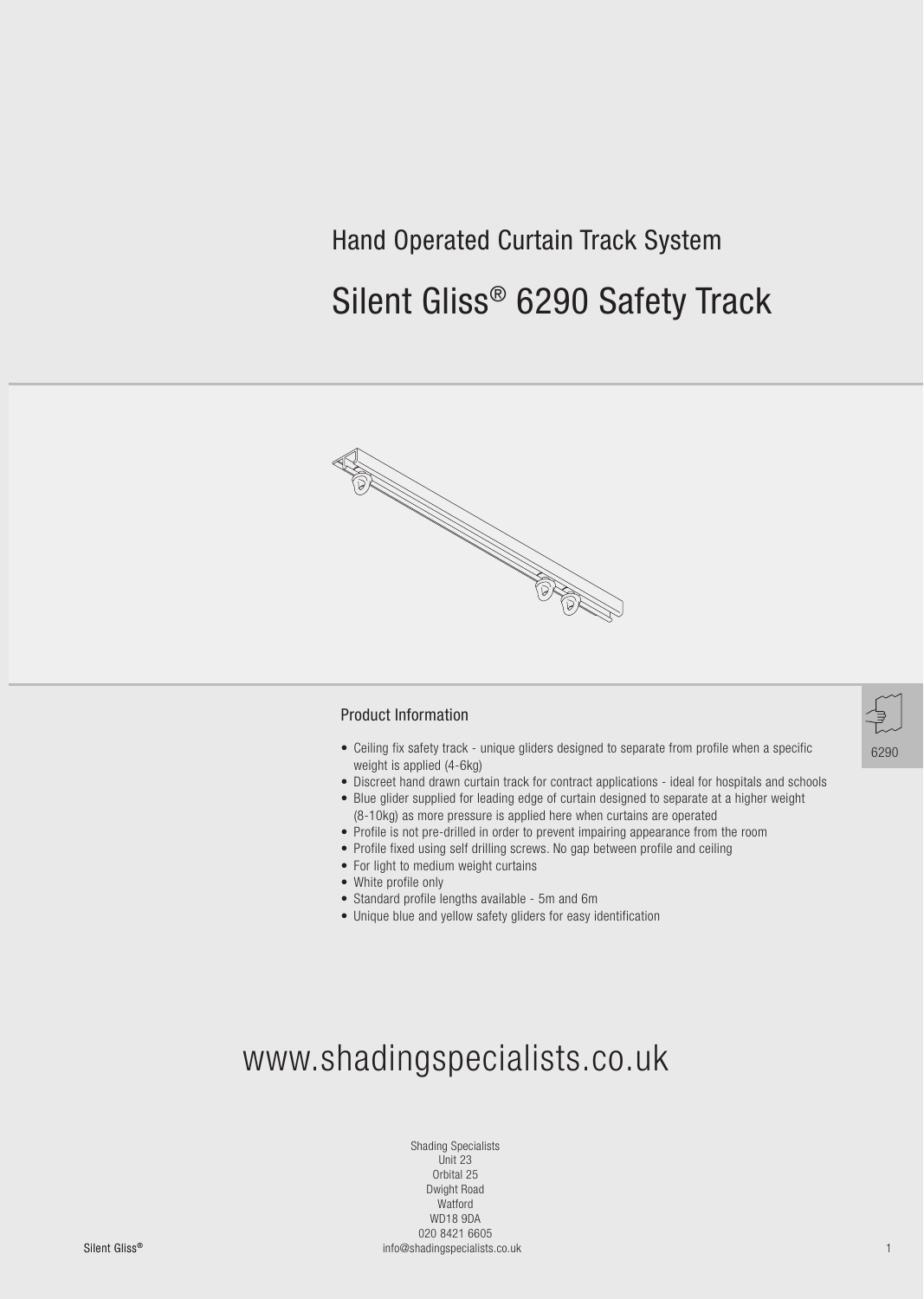#### Profile, Bending and Specification Information

#### 6290 Ceiling Fix





#### Specification Guide - download from www.silentgliss.co.uk (password required)

Silent Gliss 6290 hand operated curtain track in white powder coated aluminium. Fix track to ceiling with self drilling wood screws. Special gliders to run in pofile 6148 (10/m) amd 6149 (2/length). Fix with secure endcovers 6122 at either end.

#### Safety System Key Parts

#### Safety Release Function





B: Glider deforms under pressure C: Release under following pull weights: Glider 6148 (yellow for release

A: Gliders can easily be clicked into profile

between 4-6kg pull); Glider 6149 (blue for release between 8-10kg pull)

6122: Endstop (with end glider 6149 in place)

6021/6290 system can assist in the prevention of self harm in hospitals, schools and psychiatric situations. Please see specific pull out weights on individual gliders. Please also note that the longer the individual track and the more gliders used, the cumulative total pull-out weight when in a stacked position will increase and therefore support more weight.

A risk assessment of the area should always be carried out.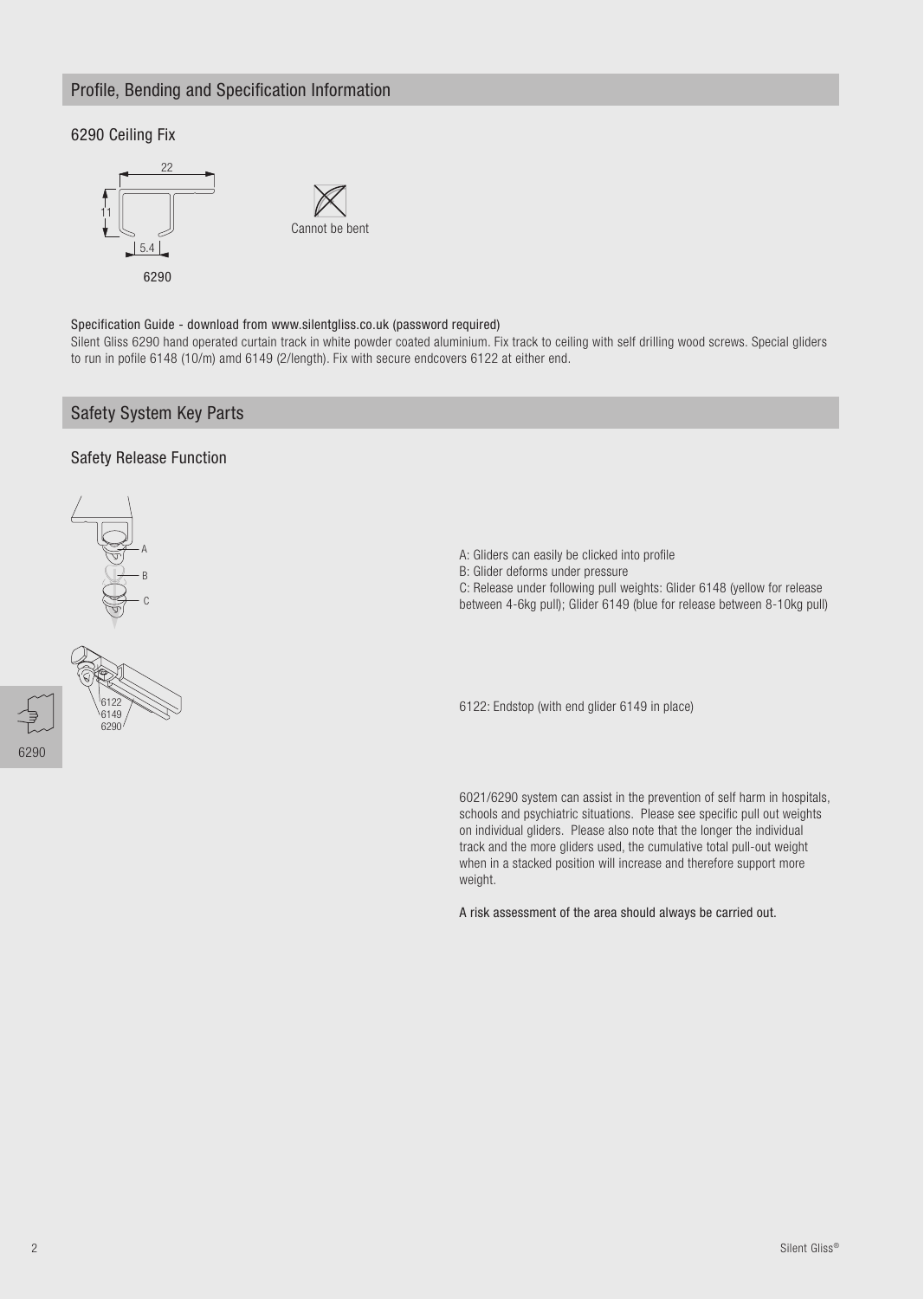#### Fitting Information

#### Maximum recommended fixing points



Important: when installing system 6290 with the intention of reducing the opportunity of self harm, Silent Gliss recommend the following:

- The first and final fixings must be no more than 1cm from either end of the track.

- If fixing to a baton, ensure the profile does not project past the edge of the baton.

- If fixing to uneven wall surfaces (with or without batons), use a sealant or similar compound around the baton/track to ensure no gaps remain.

#### Fitting Options

#### Ceiling fix with 6290 with single profile



The final distance may be outside of the recommendations above depending on curtain heading, make-up and any obstructions.

#### Ceiling fix with two or multiple profiles



The final distance may be outside of the recommendations above depending on curtain heading, make-up and any obstructions.

| <b>Optional Accessories</b> |  |  |  |  |  |  |  |
|-----------------------------|--|--|--|--|--|--|--|
|                             |  |  |  |  |  |  |  |
|                             |  |  |  |  |  |  |  |
|                             |  |  |  |  |  |  |  |